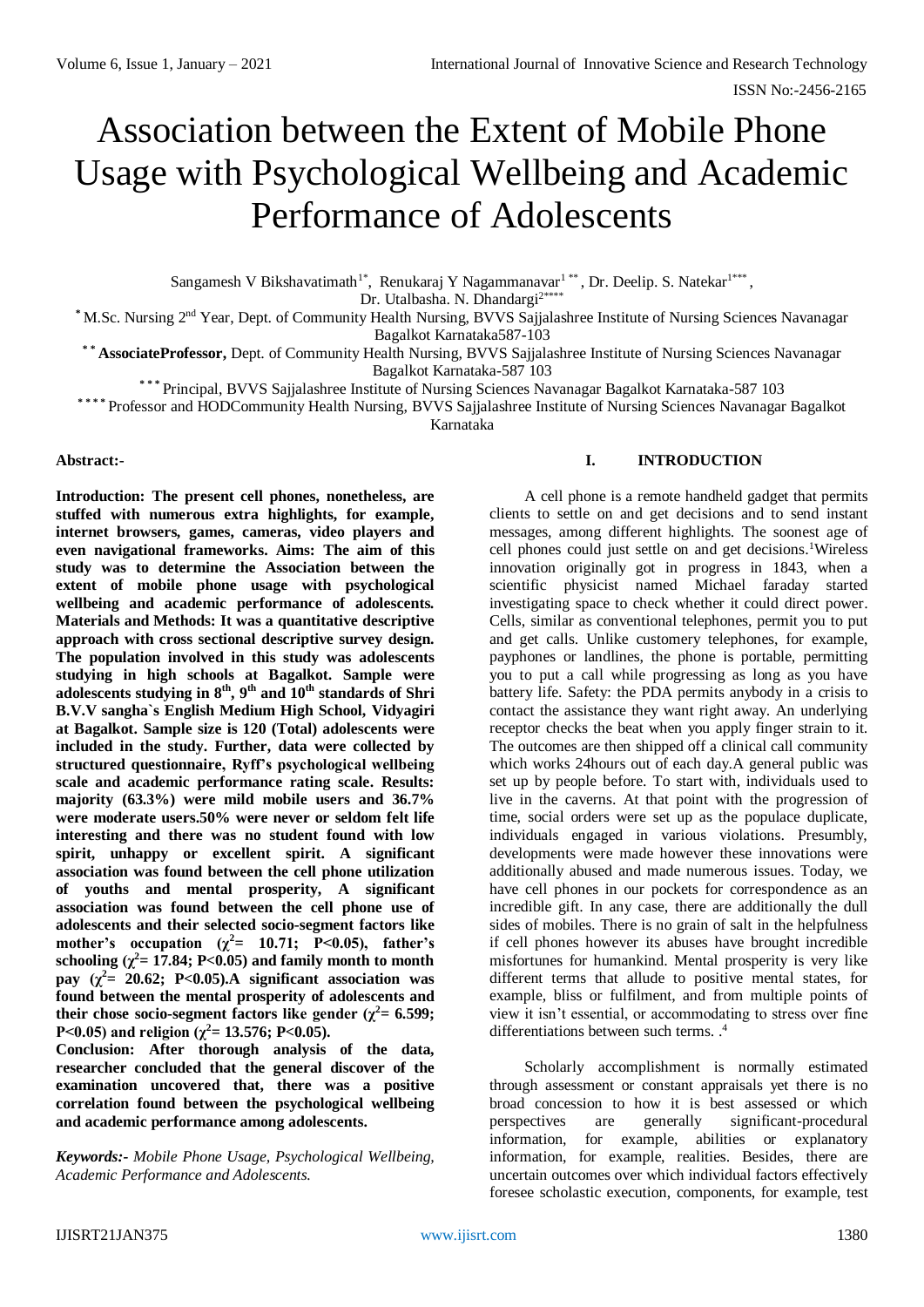tension, climate, inspiration, and feelings require thought when creating models of school accomplishment. Presently, schools are getting cash dependent on its understudy's accomplishments. A school with more scholarly accomplishments would get more cash than a school with less accomplishment.<sup>5</sup>

The aims of this study are as follows:To assess the level of use of mobile phone among adolescents, To assess the level of psychological wellbeing among adolescents, To assess the level of academic performance among adolescents, To determine the association between extent of mobile phone use, and psychological wellbeing among adolescents, To find the association between extent of mobile phone use and academic performance among adolescents, To find out the association between psychological wellbeing with selected demographic variables, To find out the association between academic performance with selected demographic variables, To find the correlation between psychological wellbeing and academic performance among adolescents.

## **II. MATERIALS AND METHODS**

It was a quantitative descriptive approach with cross sectional descriptive survey design. The target population was adolescents between 10-19 years of age. A sample of 120 adolescents was selected by Disproportional simple random sampling method, with 40 adolescents selected randomly (lottery method) from each class.The socio demographic data and mobile phone usage was collected by Structured questionnaire, psychological wellbeing was assessed by Ryff's psychological wellbeing scale, and Academic performance of students was assessed by academic performance rating scale. Data analysis and interpretation was performed utilizing enlightening factual estimates, for example, recurrence appropriation, rate dissemination, mean, standard deviation and inferential measurable estimates, for example, Chi-square, Fisher's exact test, ANOVA and Multiple regression..

#### **III. RESULTS**

35% of adolescents were in the age group of 14years to 15years, 33.33% were in the age group of 15years to 16years and 31.67% were above 16years. 50.83% of adolescents are male and 49.14% female.71.6% of adolescents were Hindu, 23.33% were Muslims and 5% were Christian.

majority 63.3% were mild mobile phone usersand 36.7% were moderate users. 50% were happy with life, 50% were never or seldom felt life interesting and there is no students with low spirit, unhappy and Excellent spirit. 73.3% were having average academic performance, 23.3% were having good academic performance, 3.3% were having poor academic performance

Therefore there is a significant association between Mobile phone use and Psychological wellbeing of adolescents. Linear regression F value (4.43) at 5% level of significance with *p*value 0.013. Adjusted R square: 0.216.

A significant association between Mobile phone use and academic performance of adolescents, Linear regression F value: 5.12 at 5% level of significance with *p*value 0.001. Adjusted R square: 0.221

#### *Association between mobile phone usage with their socio demographic variables.*

Significantassociation was found betweenmobile phone use and mother's occupation,father's education(p value 0.001), monthly family income (p value 0.001), Type of family (p value 0.03),

 *Association between psychological wellbeing with their socio demographic variables.*

Asignificantassociation was found between psychological wellbeing and gender (p value 0.01), religion (p value 0.01), monthly family income(p value 0.01) of adolescents.

 *Section X: Correlation between psychological wellbeing and academic performance among adolescents.*

The scores of psychological wellbeing scale are put in X column and the scores of academic performance are put in Y column.Then substituted values in the formula. The r value obtained was 0.378 and p value is 0.001, hence the association between the two variables is found statistically significant.

After reviewing many studies related to adolescent's mobile phone usage and psychological wellbeing & academic performance, and A broad it has immensely influenced me to take up the present study, The studies influenced me to conduct this present study as follows.

A study was conducted on association of excessive smart phone use with psychological wellbeing in 2018 at Chiang Mai, Thailand. 800 samples, from January to March 2018 among university students aged 18–24years. Out of the 800 respondents, 405 (50.6%) were ladies. On the whole, 366(45.8%) understudies were arranged as being unreasonable clients of smartphones. Understudies with inordinate utilization of advanced cells had lower scores the mental prosperity of college understudies. Procedures intended to advance solid smartphone use could emphatically affect the mental prosperity of understudies.<sup>6</sup>

A Study conducted on Assess the Level of Internet Addiction among Adolescents in Mangalore, in the year of 2018, in this study descriptive approach was used. The tool consisted of a baseline preform, an adjusted type of IA test and an organized poll created during the examination. Those devices were utilized to evaluate the degree of IA and its effect among youths of englishmedium secondary schools. The investigation uncovered that greater part (70.5%) of the young people was ordinary clients, 23% had a mellow habit, 6% had a moderate fixation and 0.5% had an extreme